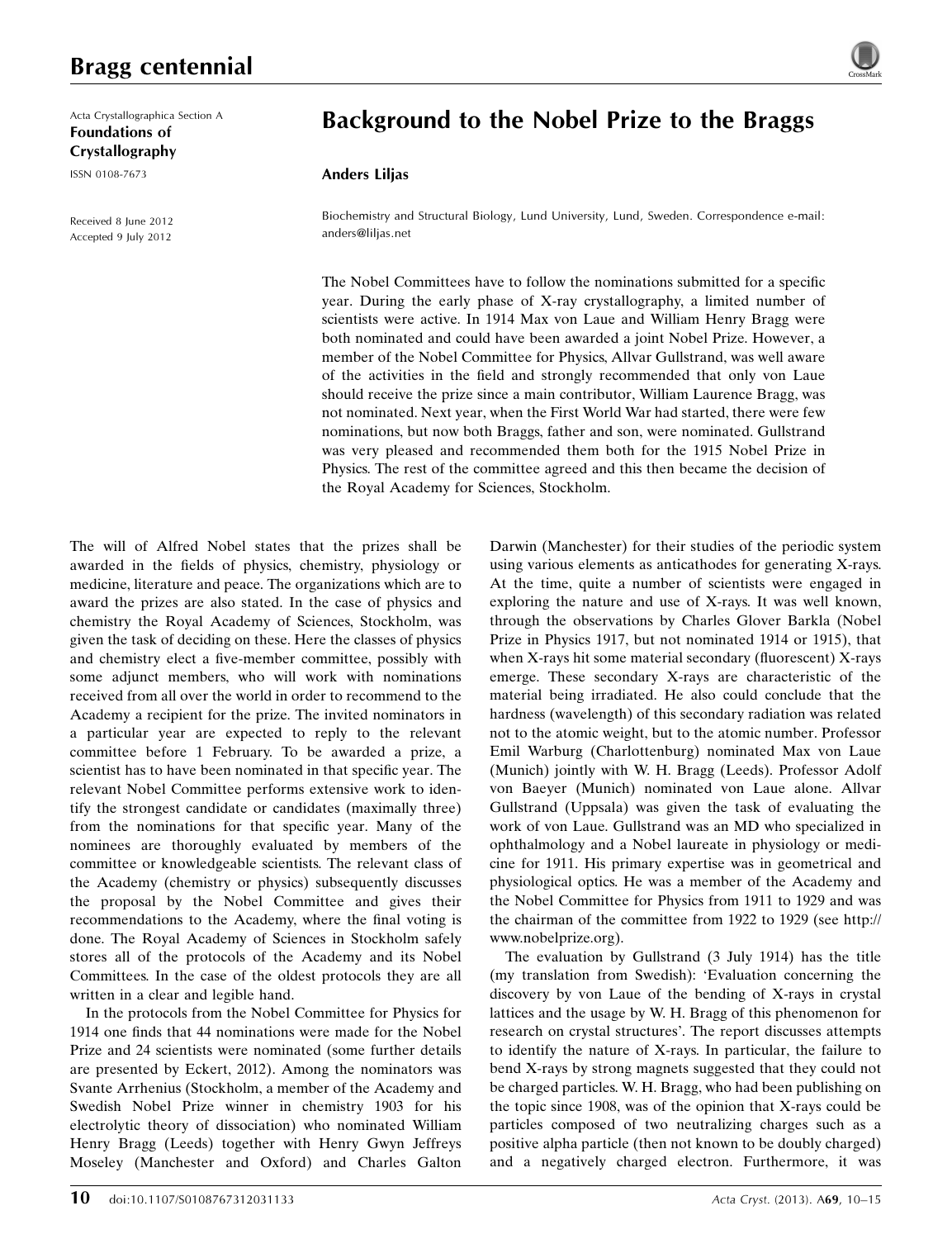observed that by passing X-rays from one medium to another the direction of the beam was not changed. Thus, if the X-rays were a wave phenomenon, like light, the wavelengths must be very small.

Gullstrand continues on to say that this was the state of understanding of the nature of X-rays when von Laue suggested irradiating a crystal and studying the consequent effects. If X-rays had wavelengths of a similar magnitude to the lattice spacings in crystals, interference would occur. von Laue worked out a theory for the experiment that predicted what result would be expected. W. Friedrich and P. Knipping performed the simple experiment on several different types of crystals. von Laue reported the successful results together with the theory in the session documents of the Munich Academy 1912 (Friedrich et al., 1912; von Laue, 1912). This epochmaking discovery of the diffraction of X-rays by crystals gave science a new tool of great significance and at the same time allowed von Laue to conclude that X-rays were a wave phenomenon. The wavelengths were evidently of the same range as the distances between atoms in the crystal. The possibility that the observations were due to X-ray fluorescence was easily disproven. However, some of the expected maxima of blackening of the photographic plates from a zincblende (sphalerite) crystal did not appear. von Laue assumed that this could be due to several cubic lattices displaced from each other in the crystal (von Laue, 1912).

Gullstrand further discusses letters to Nature by W. H. Bragg concerning the crystal interferences observed by von Laue. Bragg suggested that 'avenues' in the crystal could guide the X-rays in directions different from the initial one (W. H. Bragg, 1912). He also claimed that his son, William Lawrence Bragg, had confirmed his views in a presentation to the Cambridge Philosophical Society. However, in the written form of the presentation (W. L. Bragg, 1913a) Gullstrand finds no support of the idea of avenues but rather a new theory, where the dark spots on the photographic plate could be considered as reflections of the X-ray beam by planes in the crystal lattice. The theory of Bragg was a simple way to express the theory developed by von Laue.

In June 1913 the two Braggs submitted separate notes to the Royal Society, where the younger Bragg further describes the reflection aspect of diffraction (W. L. Bragg, 1913b). Planes that are richly populated by atoms will give more prominent diffraction spots. The possibility to determine the atomic arrangement from the spots and their intensities then becomes a natural consequence. W. L. Bragg in this way had developed means by which he could determine crystal structures. He then used these methods to determine the structures of crystals of alkali metal halides, and subsequently the structures of diamond and zincblende and a range of other types of crystals. At the same time, W. H. Bragg investigated the spectra produced by a range of anticathode elements (W. H. Bragg, 1913b).

It is remarkable that Gullstrand thoroughly discusses observations by W. L. Bragg who was not nominated for the prize in 1914. This is probably partly due to the joint nomination of von Laue and W. H. Bragg by Professor E. Warburg.

This could have resulted in the Academy jointly awarding the prize to these two as an appropriate way to deal with two closely related discoveries. Gullstrand was very much against such a decision since it would miss a very central contributor, W. L. Bragg. Rather Gullstrand's conclusion was, along with the nomination by Professor von Baeyer, to recommend awarding the prize to von Laue alone. Gullstrand, with significant pleasure, also comments on the short time between the time of the discovery and the time of a possible award as well as the great value for mankind that X-ray diffraction analysis will have. Rarely would the Academy have the opportunity to find a laureate in better agreement with the wording of the will of Alfred Nobel.

The Nobel Committee for Physics (Gustaf Granquist, Allvar Gullstrand, B. Hasselberg, V. Carlheim-Gyllensköld and Svante Arrhenius) on 15 September 1914 summarized their conclusions concerning the nominations for 1914. The committee mentions the joint nomination of W. H. Bragg and von Laue, but also highlights the contributions by W. L. Bragg, even though he was not nominated in that year. The committee concluded that through these discoveries 'a new means has been generated for the studies of the inner construction of crystals, with immense consequences, no less for the chemical than for the mineralogical sciences'. Their recommendation to the Academy was that the Nobel Prize in Physics 1914 should be awarded to Max von Laue 'for his discovery of the diffraction of X-rays in crystals'. The physics class of the Academy agreed with this recommendation at their meeting on 31 October 1914.

However, 1914 became a year of great problems due to the outbreak of the First World War. This also affected scientific activities and the work of scientific academies. For this reason, the Royal Academy requested in a letter dated 16 October 1914 to the Board of the Nobel Foundation a wish to discuss whether the prizes for the year should be delayed. The Board of the Nobel Foundation, together with members of the awarding institutions, convened on 20 October and suggested that, if the awarding institutions all were of the same opinion, permission should be requested from the Swedish government to award the Nobel Prizes for 1914 together with the prizes for 1915 on 1 June 1916. Presumably they expected that the war would be over by then. It was also explicitly stated that the recipients should benefit from the additional interest on their prize money due to this delay.

The Swedish government decided that the Nobel Prizes for 1914 could be awarded in 1915, but not delayed until 1916. Therefore, on 28 October 1914 the Academy postponed the decision on the award of the prizes for 1914. The Nobel Prizes for 1914 were reserved to be awarded in 1915. This created some confusion among nominating scientists. Since no winner had been announced for 1914, Max von Laue was again nominated for the prize in 1915.

In 1915 there were only 17 nominators for the prize in physics (compared to 1914 when there were 44) and 21 scientists were nominated (in 1914 there were 24). T. W. Richards (Cambridge, MA) nominated both W. H. and W. L. Bragg. H. A. Bumstead (New Haven) nominated Max von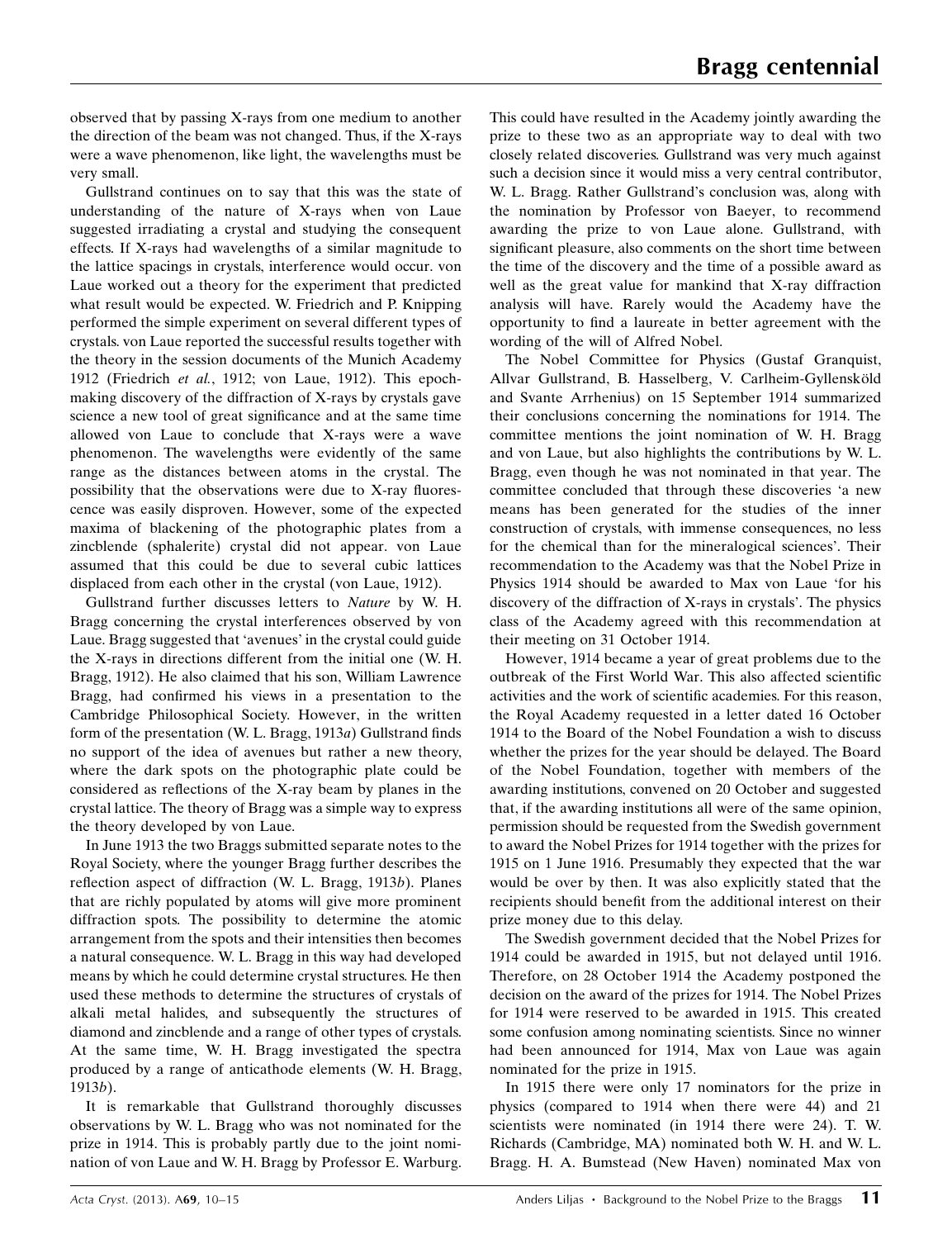Laue alone or jointly with the two Braggs. Stefan Meyer (Vienna) nominated W. H. Bragg together with Max von Laue. Furthermore, Svante Arrhenius again nominated W. H. Bragg, now in both physics and chemistry, as before together with Henry Gwyn Jeffreys Moseley and Charles Galton Darwin (Arrhenius, 1915).

The Nobel Committee again gave Allvar Gullstrand the task of reviewing the work of W. H. Bragg, now together with his son W. L. Bragg. Since the Academy had not yet decided about the prize for 1914, it was Gullstrand's opinion that if von Laue was not awarded in 1914 he should get the prize for 1915.

Gullstrand's report from 25 June 1915 has the title (my translation): 'Evaluation concerning the investigations by W. H. Bragg and W. L. Bragg of crystal structures and X-ray radiation'. He reminds the readers that the possibility of rewarding von Laue together with W. H. Bragg had already been discussed a year ago. He makes it clear that this would have been a mistake, since the contributions of the younger Bragg were highly significant and he was not nominated for the prize in 1914. Gullstrand further states that in the work on crystal structures W. L. Bragg had made the most significant contributions. The father and son published their findings in a rapid flow of scientific reports and also in a book, X-rays and Crystal Structure (Bragg & Bragg, 1915).

Gullstrand states that when von Laue initially made his discovery and the first applications were made, two theories got a severe blow. One was the view, supported by W. H. Bragg, that X-rays were a radiation of particle nature. The second concerned the zincblende structure, where von Laue had assumed a primitive lattice. According to Barlow and Pope face-centred lattices would give the densest packing of balls. W. L. Bragg, in his first report on the bending of X-rays and his interpretation of the zincblende structure, finds it to be face centred (W. L. Bragg, 1913a) and thanks Professor Pope for advice. The same paper contains the outlines of methods by which the discovery by von Laue can become useful for crystallographers. Bragg the younger describes a simple formula for the principle that determines the direction of the bent X-rays and shows that it is in full agreement with the theory by von Laue. The diffraction of X-rays can be described as specular reflection by a set of parallel planes through all lattice elements. A diffracted beam is obtained if

### $2d \sin \theta = n\lambda,$

where *d* is the distance between the planes,  $\theta$  is the angle of incidence, *n* is an integer and  $\lambda$  is the wavelength. Through this simple approach the determination of crystal structures was made possible. In the first step the zincblende diffraction pattern by von Laue was correctly interpreted by W. L. Bragg as a face-centred atomic arrangement irradiated by a continuous spectrum. This also led W. H. Bragg to convert his X-ray spectrometer for a more accurate approach to structure determinations (W. H. Bragg, 1913a).

Continuing his report, Gullstrand feels he has to educate his readers in basic crystallography and space geometry to be able to describe the crystallographic analysis of the alkali metal halides. It becomes evident from the work of W. L. Bragg that the crystals are not built of molecules of these compounds, but rather of the metal and halide ions forming separate lattices in which one type of ion is surrounded by six ions of the other type, all at the same distance. The determination of a number of more complex structures, including diamond and quartz, is also described.

Gullstrand also discusses the only known critical claim at the time, by William Barlow (1914). He felt that the alkali halides must be treated as molecules. Gullstrand finds his discussion to be incorrect and comments on the lack of response from Bragg as a kindness to Professor Pope, with whom Barlow was a co-worker.

The report also describes the work by W. H. Bragg on the development of the X-ray spectrometer and his studies of the relationship between the X-ray wavelengths, originating from different metal targets, and the absorption coefficients of different materials (W. H. Bragg, 1914a). He also studied the effect on the diffraction pattern due to change in temperature, which he found to agree with the theory by Debye (W. H. Bragg, 1914b).

Gullstrand then tried to evaluate the individual contributions by the two Braggs. He firstly concludes that in the determination of crystal structures W. L. Bragg has been the leading figure. However, the father had developed the equipment and investigated the properties of X-ray spectra from different metals. He was probably also the one who carried out most of the measurements. The contributions therefore seemed inseparable and any other outcome than a shared prize would be impossible. With the advent of the methods developed by the two Braggs, a whole new world had been opened up and already partly explored. However impressive the significance of these methods may seem, their potential can hardly be fully anticipated. To reward the discoverers of the new methods, after the discoverer of the new means, Max von Laue, has been rewarded, will create full justice. Thus the prize should be shared between W. H. Bragg and his son W. L. Bragg.

In their summary for the year (18 September 1915) the Nobel Committee for Physics discussed the analysis of X-ray spectra by Moseley and Darwin and considered their work to be more chemistry than physics. Thomas Alva Edison was nominated for wireless telegraphy. The committee concluded that such a prize would honour a lifetime of achievements, which was against the rules. This was also considered to be the case for Augusto Righi (Bologna). Max Planck (Berlin) was nominated for the quantum theory, but the committee found that they needed further clarification. Walter Nernst (Göttingen) was nominated for the heat theorem and Otto Lehmann (Karlsruhe) for liquid crystals. The two latter nominations were considered not to be competitive enough. Charles Thomson Rees Wilson (Cambridge) was nominated for his method of making the paths of electrically charged particles visible by condensation of vapour. Fredrik Carl Mülertz Størmer (Christiania) was nominated for the insights into the movements of electric particles close to a magnet and for his studies of the Northern Lights. Aime Cotton (Paris) was nominated for his work on optics and dichroism, and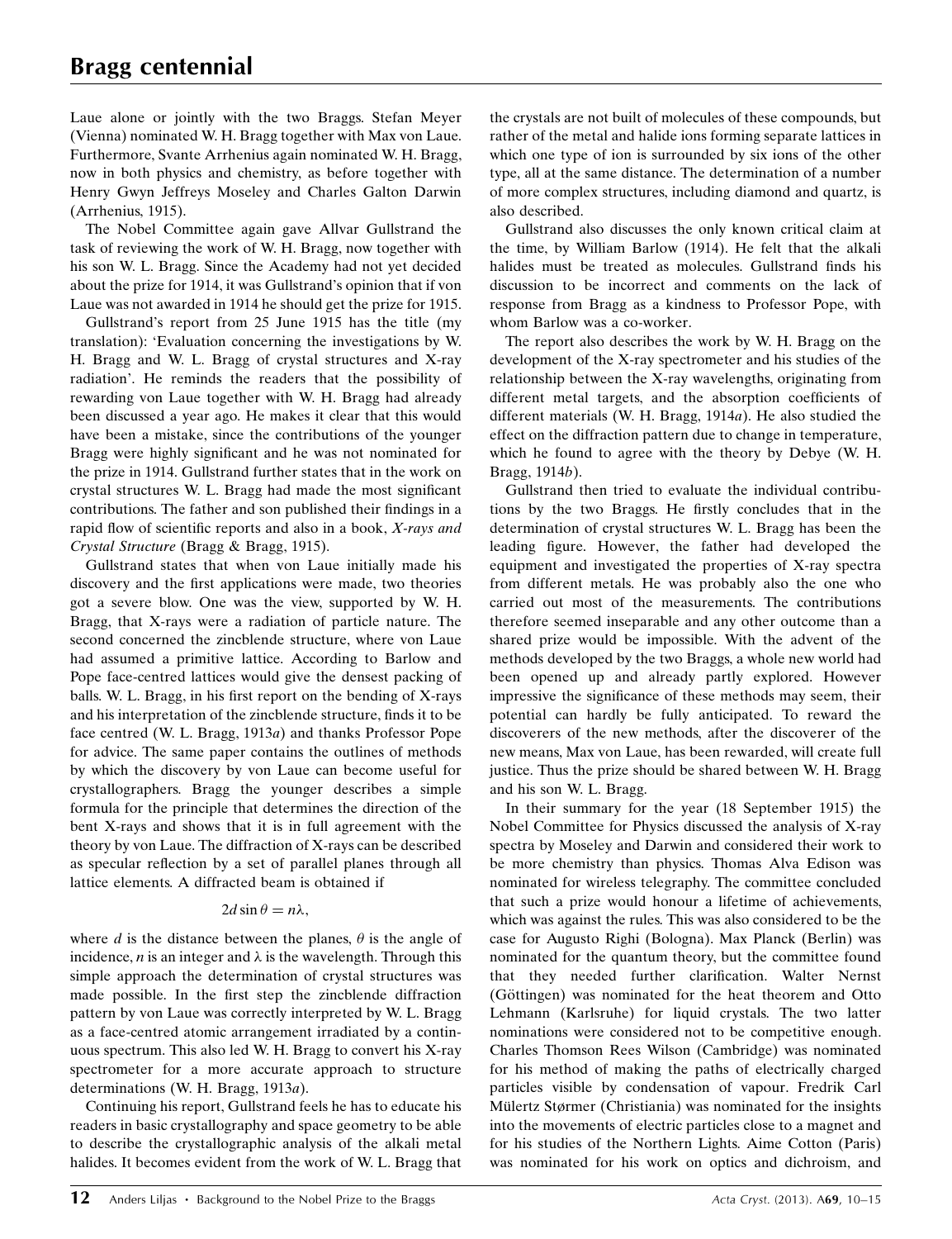Louis Carl Heinrich Friedrich Paschen (Tübingen) for blackbody radiation. George Ellery Hale (Carnegie Observatory) was also nominated. In addition, one of the nominations concerned a very much appreciated way of coupling railway cars.

In their conclusion, the committee went entirely along with the suggestion by Gullstrand in recommending that the Academy award Max von Laue the physics prize for 1915, in the case that he had not already obtained the prize for 1914. If

varför med dess bedömande lämpligen torde böra anstå, särskilt då dess betydelse för närvarande överträffas av flera bland de övriga till pris föreslagna upptäckterna.

54

 $\overline{2}$ 

Av vad kommitterade här haft äran anföra ävensom av de bilagda särskilda yttrandena angående några bland de ingivna förslagen torde framgå, att ställningen i år är mycket nära densamma som förra året. Bland de då nämnda forskare, som ansågos böra framför andra komma i åtanke, har von Laue redan förra året blivit av kommitterade hos Akademien förordad till nobelpris i fysik. Kommitterade anse, att detta års Nobelpris i fysik bör tilldelas W.H. Bragg och W.I.Bragg, som inlagt synnerligen värdefulla och allmänt arkända förtjänster på det område, som von Laue Spynat för vetenskapen. Andra mycket förtjänta arbeten, som redan flera år ansetts vara i hög grad värda att ihågkommas, äro de arbeten, som utförts av Planck och Hale, vilka även i förra årets av kommitterade avgivna utlåtende nämndes såsom hörande till gruppen av de mest framstående bland de föreslagna.

Såsom ovan framhållits gälla i fråga em ett uppskov med en belöning av Plancks arbeten fortfarande de grunder, kommitterade framlade i sitt yttrande angående 1914 års förslag. Vad åter beträffar Hale - och Deslandres, som arbetat inom samma område som denne - samt Störmer och Birkeland anse kommitterade att de böra ställas efter W.H. och W.L.Bragg.

På anförda grunder få kommitterade föreslå :

att Nobelpriset i fysik för år 1915 måtte tilldelas professorn i Frankfurt a/M. M.von Laue, sávida Akademien ej förut beslutat att giva honom 1914 års pris, men i annat fall att Akademien måtte fördela 1915 års Nobelpris i fysik mellan professorn i Leeds W.H. Bragg och hans son W.L. Bragg i Cambridge.

> Stockholm den 18 september 1915. Gustaf Grangvill<br>Vandri Gillenhall

> > South Arhemins.

B Hauelberg. Allen Seutetrand.

#### Figure 1

The last page of the summary by the Nobel Prize Committee for Physics dated 18 September 1915 with the signatures of its five members. They concluded by recommending that the Academy should award Max von Laue the Nobel Prize in Physics for 1915, if he had not already been awarded the prize for 1914. If von Laue had already been awarded the prize for 1914, the prize for 1915 should be shared between Professor W. H. Bragg, Leeds, and his son W. L. Bragg, Cambridge. Reproduced with the permission of the Centre for History of Science, The Royal Swedish Academy of Sciences.

von Laue was already awarded the prize for 1914 then the two Braggs should be given the prize for 1915 (Fig. 1).

At the Royal Academy meeting on 11 November 1915 (present: President Eriksson, Secretary Aurivillius and 82 additional members) it was announced that the Academy was not permitted to delay the awarding of the Nobel Prizes for 1914 and 1915 until 1916. Thus, the documents from the Nobel Committees for 1914 and 1915 should be discussed to reach decisions on the award of the prizes for both these years. It was then concluded that Professor Max von Laue, University of Frankfurt, was to obtain the prize for physics for 1914 'for his discovery of the diffraction of X-rays by crystals'.

The Academy met again the next day (12 November 1915) to discuss the Nobel Prize in Physics for 1915. In addition to the President and Secretary 78 members were present. It was decided that Professor W. H. Bragg, University of Leeds, and his son W. L. Bragg, Cambridge, would be awarded the prize jointly 'for their services in the analysis of crystal structure by the means of X-rays'. The news was rapidly communicated to the recipients by telegram.

In a responding telegram to the Royal Academy on 15 November 1915, W. H. Bragg gratefully acknowledged the information that he and his son were to receive the Nobel Prize in Physics for the year (Fig. 2).

However, the war meant that the Nobel lectures and the prize ceremonies could not be held in the regular way. A ceremony for all laureates from during the war was delayed until 1920. Both W. H. and W. L. Bragg excused themselves from being able to come. This may illustrate the strong connections between science and politics during this period (Widmalm, 1995).

Before the First World War, Germany was a leading scientific nation. With the war national tensions grew drama-



#### Figure 2

The telegram from W. H. Bragg acknowledging the message about the Nobel Prize in Physics, 1915. Reproduced with the permission of the Centre for History of Science, The Royal Swedish Academy of Sciences.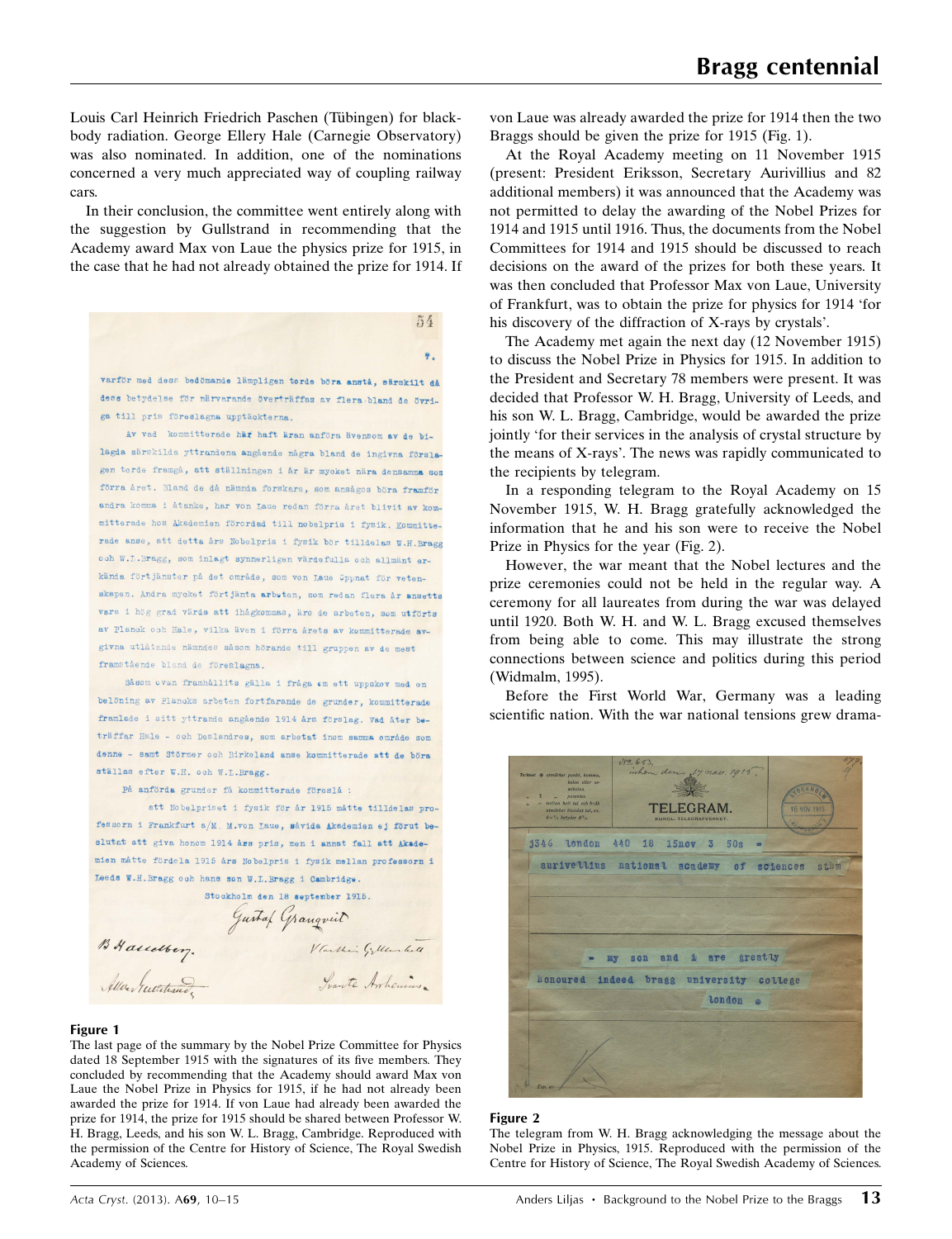## Bragg centennial

MENU Canapés Crème Reine Margot Sole Germiny Poulet Mascotte Pêche Malba Carl Benefint  $-0$ ald straly VINS Sherry, Amontillado Superior Forster "Falkenkrone" 1939 Buil Ch. Calon-Ségur 1928  $-0:0-$ Operakällaren le 18 avril 1943.  $(b)$  $(a)$ 

#### Figure 3

A drawing by Professor Carl Axel Fredrik Benedicks of W. L. Bragg on the reverse side of the menu from a dinner at the Opera cellar in Stockholm, 22 April 1943. The dinner participants signed the drawing. Reproduced with the permission of the Centre for History of Science, The Royal Swedish Academy of Sciences.

tically. Several German scientists who were awarded prizes during the war would participate in the ceremony. The absence of the Braggs could be due to nationalistic sentiments (Jenkin, 2008). In the case of W. L. Bragg it was agreed in communications with Svante Arrhenius that he would come to

present his Nobel lecture in September 1922 (W. L. Bragg, 1915). W. H. Bragg never gave a Nobel lecture (Jenkin, 2008).

232

Sir William Lawrence Bragg again visited Sweden, this time in April and May 1943, in the midst of the Second World War (Phillips, 1990). He flew to Stockholm on 16 April. The British Council arranged the trip (British Council, annual report, 1943–1944). This organization was established to promote a wider appreciation of British culture abroad to combat German and Italian cultural propaganda. Among its activities was the organization of lecture tours abroad by established British scientists. Sir William Henry Bragg founded the Council's Science Advisory Committee, of which he was chairman from 1940 until his death in 1942.

Much of Europe was inaccessible to the British Council during the war, either because of active conflict or German occupation. Sweden was one of only four European countries (the others were Portugal, Spain and Iceland) in which the Council could operate. An office in Stockholm was opened in 1941, which offered support to anglophile societies across the country. Lecturers were sometimes sent over from London, although transport to Sweden was frequently disrupted.

#### Figure 4

A gathering with the chemistry professors at Uppsala University, 22 April 1943. The Svedberg (Nobel laureate in chemistry, 1926), Arne Fredga, Arne Tiselius (Nobel laureate in chemistry, 1948), Lawrence Bragg, Gunnar Hägg and Axel Lindh.

During the visit to Sweden in 1943, W. L. Bragg gave 14 lectures. He visited four universities and spoke on X-ray diffraction and in addition gave lectures at several anglophile societies. His ability to interpret science for the benefit of laymen made him a most popular visiting lecturer. During the



Figure 5 W. L. Bragg presenting the Nobel jubilee lecture in Uppsala, 1965.